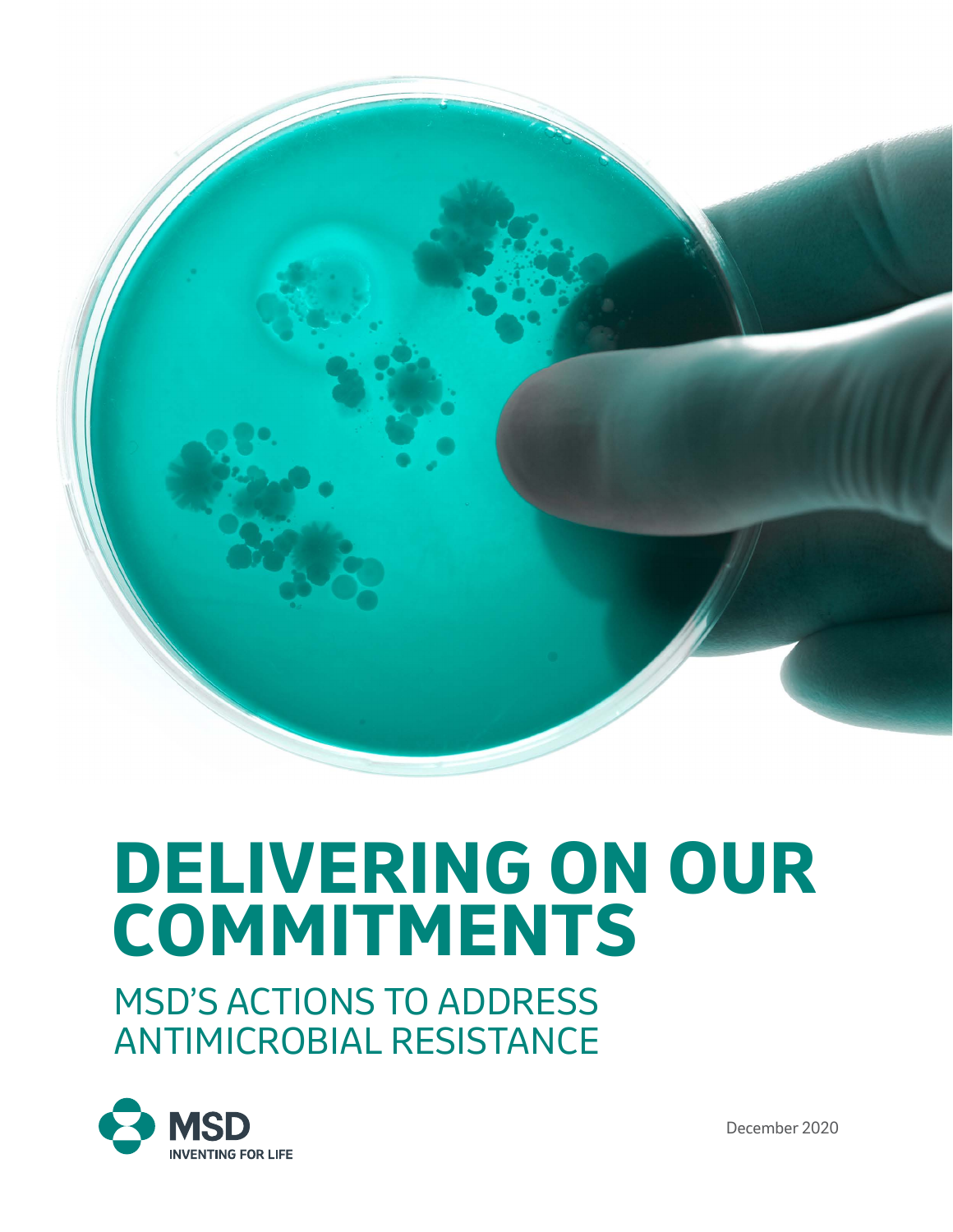# **OUR LEGACY**

MSD's Longstanding Commitment to Preventing and Treating Infectious Diseases



Since Alexander Fleming's discovery of penicillin and subsequent work to scale up its production in 1928, antimicrobials have saved millions of lives worldwide. But now, as Fleming warned almost a century ago, bacteria are growing more resistant to antibiotics, complicating patient and animal care, and threatening public health and economic stability across the globe. In 2020, the World Health Organization (WHO) named antimicrobial resistance (AMR) as one of the most urgent health challenges we will face in the next decade.

For over a century, MSD has played a leading role in combating AMR, not only discovering and developing a range of medicines and vaccines that treat and prevent infectious diseases in humans and animals, but also supporting responsible use of these products. Today, MSD is one of the last remaining large pharmaceutical companies that focuses on the research and development (R&D) of new treatments for a broad range of infections. This sustained commitment to preventing and treating infectious diseases is central to fulfilling our mission to save and improve lives.

#### **Driving Progress in the Pharmaceutical Industry**

MSD has been working to address AMR for years, but collective action and a shared commitment are vital to make progress against this global health threat. We are committed to a "One Health" approach, working with key stakeholders to ensure antibiotics remain an important tool in improving and maintaining human and animal health. We believe in the responsible use of antibiotics. MSD is proud to be leading industry's progress on AMR.

#### **AMR Action Fund**

In 2020, MSD and a group of more than 20 leading biopharmaceutical companies launched the AMR Action Fund, a groundbreaking US\$1B partnership that aims to bring two to four new antibiotics to patients by the end of the decade. As a lead investor, MSD has committed US\$100 million over 10 years into the Fund to help bridge the gap between the innovative early antibiotic pipeline and patients.

#### **Declaring Our Commitments**

In 2016, MSD joined over 100 companies, organizations and trade associations to launch a joint declaration that set out bold commitments to address AMR. Additionally, MSD and 12 other leading companies came together to develop a detailed Industry Roadmap for Progress on Combating AMR which explored new opportunities for collaboration between industry and the public sector. In 2017, MSD Animal Health led the global animal health industry effort to develop the HealthforAnimals Antibiotic Commitment, which was signed onto by 200 companies and over 700,000 veterinarians.

#### **AMR Industry Alliance**

To drive and measure industry progress on AMR, we co-founded the AMR Industry Alliance, a coalition of large pharmaceutical companies, biotech companies, generic manufacturers and diagnostics developers all working together to curb AMR by committing to address four key areas: research & science, appropriate use, access and manufacturing.

*"MSD remains deeply committed to working with governments, health care providers and others to drive antibiotic innovation, promote appropriate use and enhance access for patients."* 

 **Kenneth C. Frazier, Chairman and Chief Executive Officer**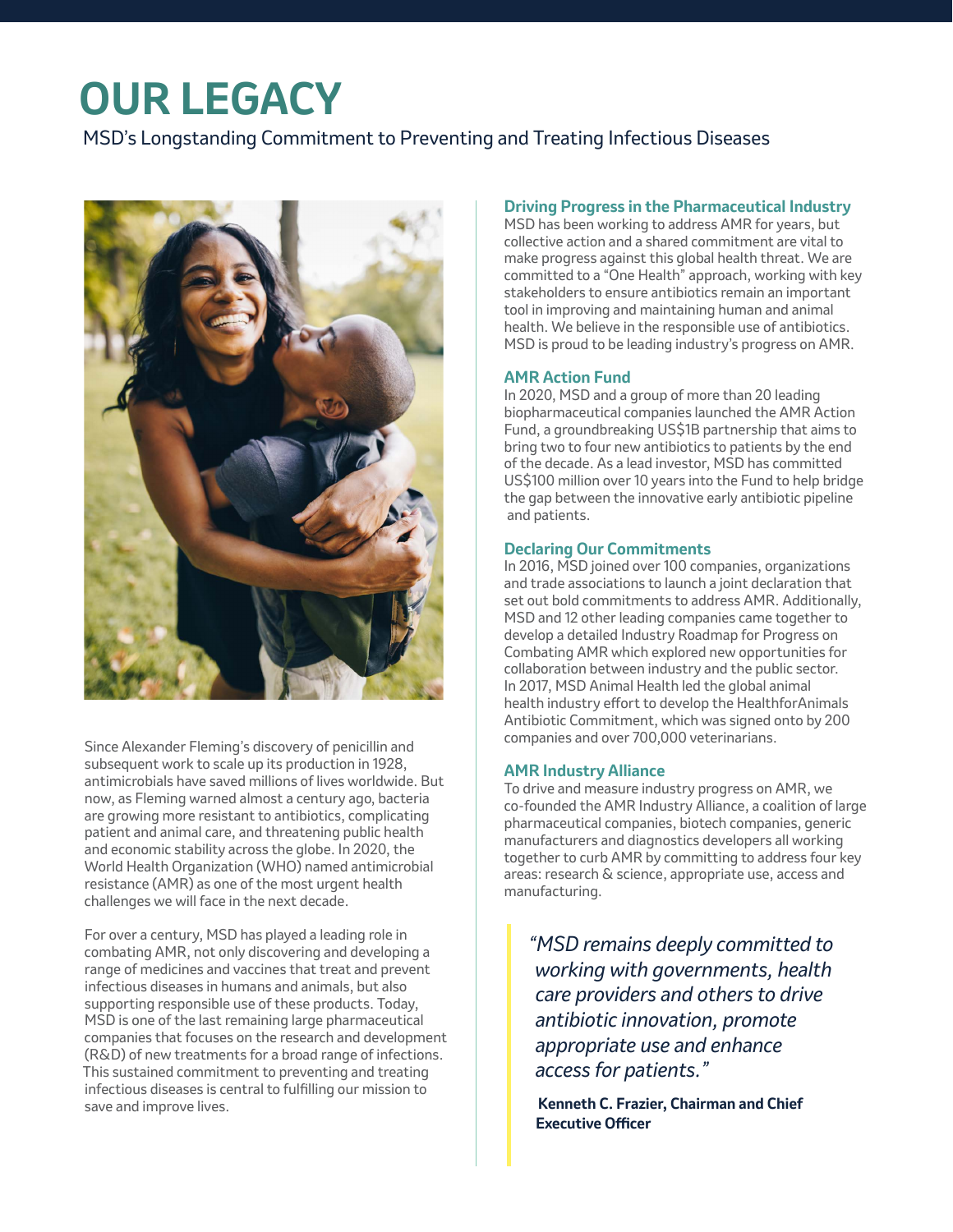## **DRIVING INNOVATION FOR ONE HEALTH**

Continuing to discover and develop novel anti-infective medicines, vaccines and technologies

**Despite the growing threat of AMR and widespread recognition of the need for new antibiotics, over the past two decades the number of companies conducting antibiotic and antifungal R&D has drastically declined. But our work continues. Our antimicrobial, COVID-19 and vaccine R&D programs span discovery to late-stage clinical development and address the key unmet needs established by public health authorities.** 

#### **Recent Innovations**

Since 2019, four antibiotics were launched as new treatment options or with expanded indications in markets around the world.

#### **Collaborative Research Spanning Discovery to Late-stage Development**

In addition to our own research efforts, MSD works with partners to advance antimicrobial R&D. For example, through our partnership with Prokaryotics, we are working to develop, manufacture and commercialize pre-clinical programs and compounds to potentially target Grampositive and Gram-negative bacteria. We have ongoing collaborations with Armata Pharmaceuticals to develop proprietary synthetic phage candidates (viruses that target and eliminate specific bacteria). We are committed to sharing data through the TB Drug Accelerator Program and the Shared Platform for Antibiotic Research and Knowledge (SPARK). MSD currently has 15+ ongoing clinical trials addressing bacterial infections.

#### **Investing in the Development of Vaccines for Animals**

MSD Animal Health is working to develop vaccines for a wide variety of animal diseases, including those animal diseases prioritized by the World Organization for Animal Health (OIE) where vaccines can reduce antibiotic use.

#### **Calling for Action to Secure our Antibiotic Future**

We recognize that this is an area of significant need and our company has an important role to play. However, without substantial changes to the economic landscape, it will be difficult for the company to continue to justify significant investment into new antibiotic R&D programs. We continue to advocate for policies that would enable a predictable and sustainable return on investment for antimicrobial R&D. We collaborate industry-wide, working closely with policymakers, infectious disease societies and other key stakeholders to develop and advance evidence-based proposals to address the challenges of antibiotic R&D. As part of the AMR Action Fund, we are working to bridge the gap between the innovative early antibiotic pipeline and patients, but this is only a temporary solution. If incentives structures are not put in place, the future of antibiotic innovation is at serious risk.

#### **Continued Focus on Early Discovery**

In 2017, we established the MSD Exploratory Science Center, which focuses on the earliest stages of discovery research to better understand the underlying biology of human disease. The center's research explores the most promising areas of emerging disease biology and will be used to inform MSD's ongoing drug discovery with a special focus on infectious disease.



#### **COVID-19 and AMR**

Due to the COVID-19 pandemic the world is now keenly aware of our vulnerability to infectious diseases, including bacterial infections. Additionally, the influx of patients into hospitals from COVID-19 has placed enormous pressure on healthcare systems worldwide. Some treatment centers have seen increases in the number of antibiotics prescribed as a precaution against secondary bacterial infections.<sup>1</sup> While some studies have shown that rates of secondary infections are low overall in COVID-19 patients, other data has demonstrated that up to 50% of COVID-19 patients who died also had a secondary bacterial infection.2 While the evidence on the interrelationship between COVID-19 and AMR is still being collected, observations to date only serve to further underscore the importance of good antimicrobial stewardship (AMS) practices and the need for effective antibiotics. We can learn the lessons from COVID-19 and ensure - particularly as countries look to implement recovery measures post pandemic - that we take action now to address the threat of a crisis of AMR.

1. Vaughn V, et al., Empiric Antibacterial Therapy and Community-onset Bacterial Co-infection in Patients Hospitalized with COVID-19: A Multi-Hospital Cohort Study, *Clinical Infectious Diseases*, 2020. 2. Lai C, et al., Co-infections among patients with COVID-19: The need for combination therapy with non-anti-SARS-CoV-2 agents?, *Journal of Microbiology, Immunology and Infection*, 2020, 53: 505–512.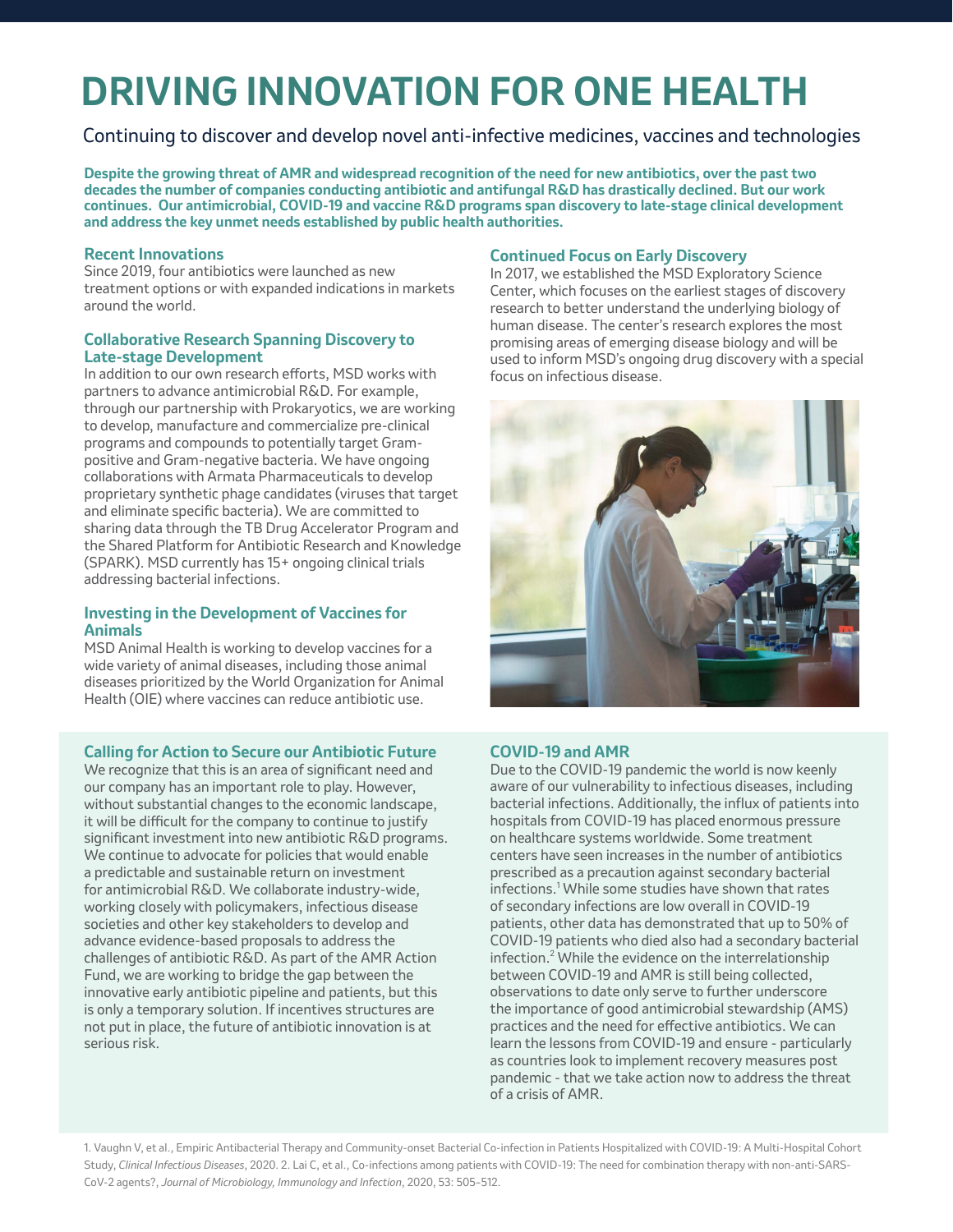### **MSD'S LEGACY OF ANTIMICROBIAL INNOVATION**

| <b>1930s</b>             | The Research Laboratories of MSD played a central role<br>in the development of the first antimicrobials (sulfas)                                                               |
|--------------------------|---------------------------------------------------------------------------------------------------------------------------------------------------------------------------------|
| <b>1940s</b>             | MSD developed one of the first methods for mass<br>production of penicillin. MSD also helped to<br>develop streptomycin, the first antibiotic effective<br>against tuberculosis |
| <b>1950s &amp; 60s</b>   | Developed multiple novel methods to prevent<br>infectious diseases, including pediatric vaccines                                                                                |
| <b>1970s &amp; 80s</b>   | Launched two vaccines, as well as three antibiotics that<br>treat a variety of bacterial infections                                                                             |
| <b>1990s &amp; 2000s</b> | Brought two antifungals and two vaccines to market                                                                                                                              |
| <b>2010s</b>             | Introduced four novel antibiotics                                                                                                                                               |
| TODAY                    | Continues to invest in antibiotic R&D and markets<br>a number of products to treat or prevent infectious<br>diseases                                                            |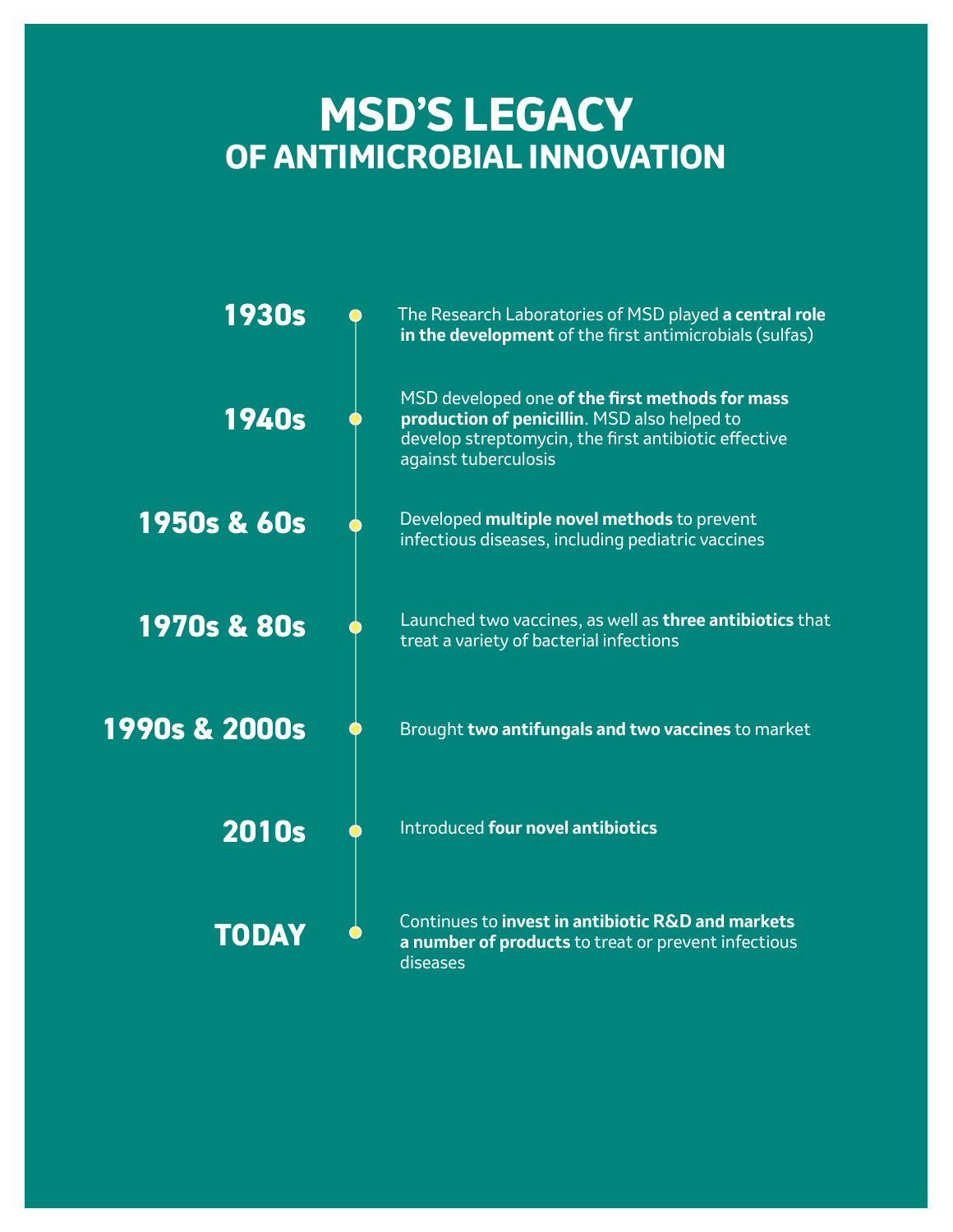### **ADVANCING ANTIMICROBIAL STEWARDSHIP**

Supporting the Responsible Use of Antimicrobials to Improve Outcomes, Ensure a Safe and Sustainable Food Supply, and Slow the Development of Resistance

The development of AMR is a natural evolutionary process, but the inappropriate use of antimicrobial medicines has accelerated this process. We are committed to helping ensure antimicrobials are used responsibly. We are collaborating with a broad group of stakeholders, including governments, regulators, veterinarians, producers, and healthcare providers, to implement evidence-based AMS policies and programs for both humans and animals.

MSD supports the responsible use of antimicrobials through key initiatives and collaborations focusing on education, implementation, research, and/or advocacy, including the following programs:

#### **Community and Hospital-Based Initiatives:**

We have worked with over 1,100 hospitals in 28 countries as an AMS resource and partner to develop and implement patient-centric, productagnostic AMS programs around the world. We've also provided significant grant funding for over 45 investigator-initiated AMS research projects unrelated to MSD products. For example, in Peru, MSD supported early implementation of AMS programs at three hospitals in Essalud that resulted in an increase in resources and processes available for AMS programs, as well as a reduction in the consumption of broad-spectrum antimicrobials in two of the hospitals. The research and results of the project, which were published in the *Chilean Journal of Infectology,* were recognized with the Kaelin Research Award in 2020.1



#### **Educational and Advocacy Initiatives:**

MSD has made significant financial contributions to support AMS, including grant funding to support a wide range of AMS initiatives and collaborations. From 2017 to 2020, MSD provided an independent grant to develop and implement an educational campaign to improve AMR and AMS health literacy and maintain or improve patient satisfaction in the urgent care clinic setting. Additionally, MSD provided an independent grant for a multifunctional, online AMS resource providing comprehensive, high-quality information.

MSD Animal Health continued its collaboration with the Association of American Veterinary Medical Colleges (AAVMC) to sponsor an international grant program designed to help mitigate the global public health problem of AMR. Originally launched in 2019 and administered through the AAVMC's Council on International Veterinary Medical Education (CIVME), the MSD Animal Health CIVME Antimicrobial Stewardship Grant program seeks to improve instructional programs related to AMR in educational institutions around the world.

#### **Animal Health Initiatives:**

MSD Animal Health is making significant investments to support vaccination and responsible use of antibiotics in animals. We are one of the world's largest manufacturers of vaccines for animals, producing over 102 billion doses each year. We are commercializing or developing vaccines for prioritized animal diseases where vaccines can reduce antibiotic use in animals, as recognized by the OIE. Through our Time to Vaccinate program, we are working with farmers around the world to raise awareness of the benefits of vaccination and other tools to shift farmers' focus from making animals healthy to keeping them healthy.

Our MSD Animal Health Intelligence operating unit further advances our commitment to addressing unmet needs in animal health. Our cutting-edge technologies and services allow access to real-time, actionable data and insights to enable precise animal health management and health outcomes. Our leading technologies have advanced the way we identify animals, monitor their activity, anticipate their health needs and determine which animals require treatment.

1. Hernández-Gómez C, et al., Programas de optimización del uso de antimicrobianos en Perú: Un acuerdo sobre lo fundamental, *Revista chilena de infectología*, 2019, 36.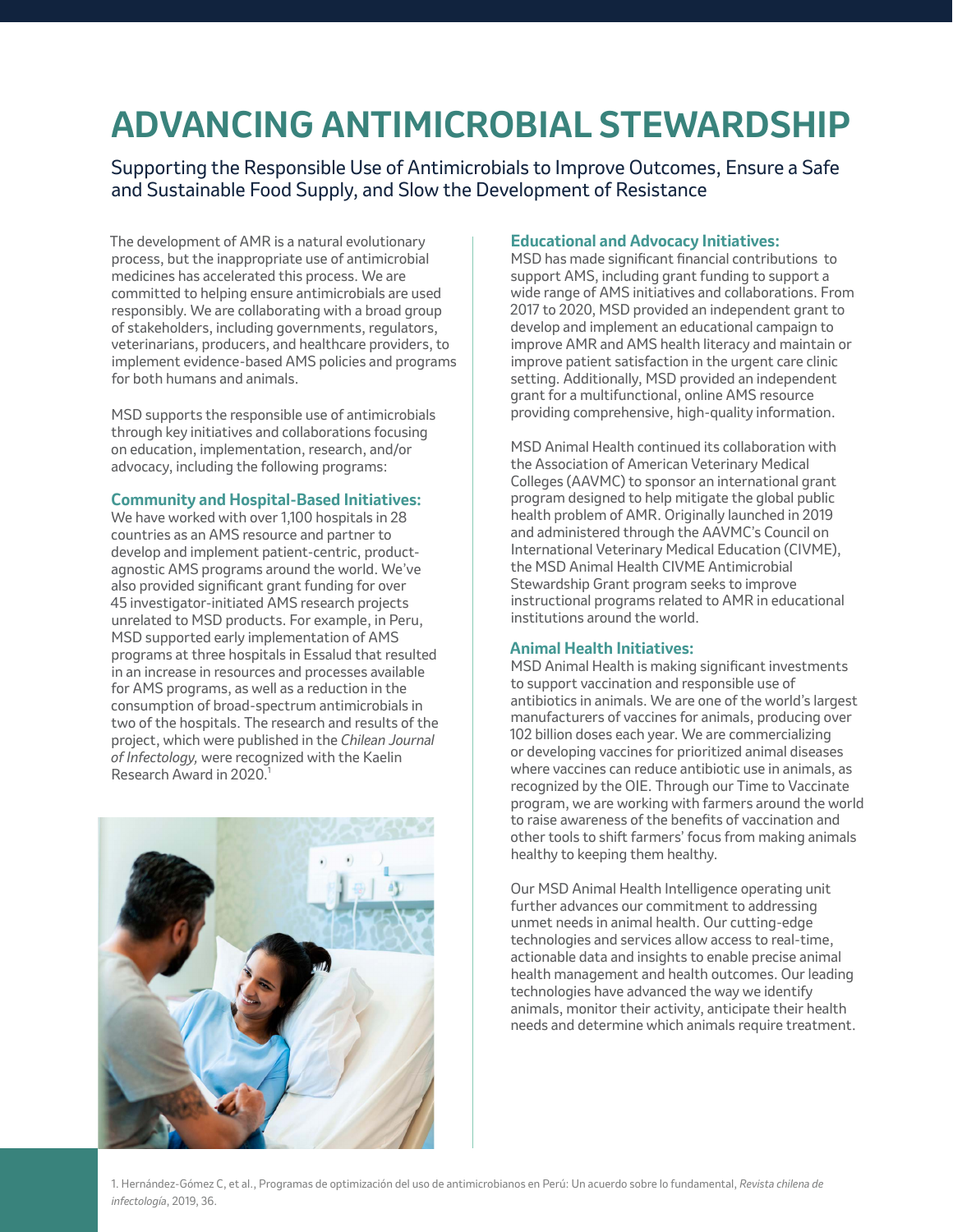### **AMR SURVEILLANCE**

One key way MSD supports AMS and responsible use of antimicrobials is through our investments in AMR surveillance. Surveillance studies can help identify trends in pathogen incidence and AMR and provide early indicators of resistant strains.

#### **Study for Monitoring Antimicrobial Resistance Trends (SMART)**

One of the world's largest and longest-running AMR surveillance studies, SMART has enabled researchers to monitor the susceptibility of Gram-negative bacteria to antibiotics and identify trends in the development of resistance. Since its initiation in 2002, SMART has collected approximately 500,000 isolates from over 200 sites in more than 60 countries around the world, 50,000 of which were collected in 2018 alone. In 2020, MSD launched a new global SMART surveillance website with expanded functionality as part of an effort to make SMART data more accessible. The website includes heat maps of resistance patterns and improved functionality for SMART investigators.

#### **Animal Health AMR Surveillance**

MSD Animal Health continues to participate in AMR research activities, including antimicrobial susceptibility testing, data dissemination and publication. We also advocate for robust and science-based AMR surveillance systems, including NARMS (National Antimicrobial Resistance Monitoring System) in the United States. This public health surveillance system tracks changes in the antimicrobial susceptibility of enteric (intestinal) bacteria found in ill people (CDC), retail meats (FDA), and food animals (USDA).



### **ENSURING PROMOTIONAL PRACTICES SUPPORT AMS**

Our internal practices are fully aligned with our global AMS efforts. Based on guidelines from organizations like the WHO and the European Centre for Disease Prevention and Control, MSD's "Star of Stewardship" framework guides our efforts to support optimal patient-centered AMS: that is, the right drug is given at an appropriate dose for an adequate duration in the ideal setting of care based on an accurate diagnosis, and therapy is narrowed when possible. Using this framework, we regularly examine, review and update our promotional materials. We have developed an AMS curriculum that is available for all relevant MSD employees, including promotion managers and brand teams who work on antibiotics and antifungals. Our company is exploring new approaches in certain countries to field sales representative compensation that support AMS, including pilots where field sales representatives are not incentivized based on sales volume of antibiotics.

### **GENERATING DATA TO SUPPORT APPROPRIATE PRESCRIBING**

Throughout the clinical development process, we gather relevant data on how our products should be used in clinical practice in order to support appropriate use. MSD also continues to generate real world evidence and support investigator-initiated studies to inform the use of these and other antimicrobial agents. Results are shared with the scientific community through appropriate forums, including peer-reviewed publications.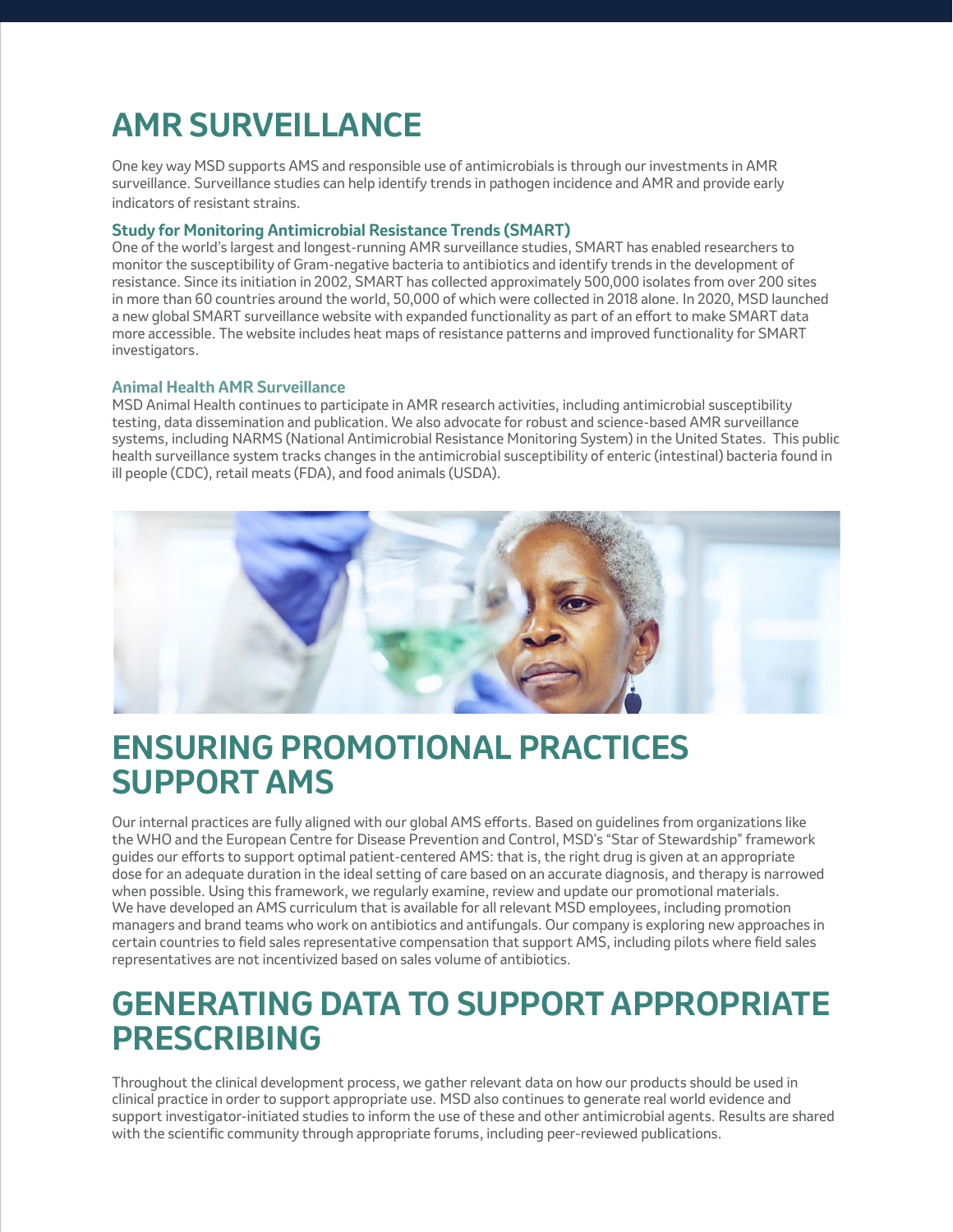# **EXPANDING ACCESS**

#### Enhancing Affordable Access for Antibiotics to Patients Worldwide

Low- and middle- income countries (LMICs) with higher burdens of infectious diseases and weak health systems often struggle to provide even basic access to generic antibiotics. In these contexts, there are major challenges to expanding responsible access to antibiotics. However, when coupled with strong AMS programs, enhanced access to antibiotics can have a significant impact on disease.

MSD is aiming to achieve broad registration of our antibiotic and antifungal portfolio. Beyond registrations, we are collaborating with hospitals around the world, particularly in LMICs, to strengthen AMS programs and promote responsible use of available antibiotics.



MSD works with international organizations, governments and stakeholders to identify and address issues of access, sustainability and bottlenecks for existing antimicrobial and diagnostic options. In recent years we've provided independent grants to several organizations aiming to address access and responsible use issues in LMICs:

#### **The Center for Disease Dynamics, Economics & Policy's Global Antibiotic Resistance**

**Partnership** supports the expansion and development of National Action Plans and policy proposals on AMR in several LMICs.

**Florida International University and the Pan American Health Organization** developed and disseminated regional guidelines for implementing AMS programs in Latin America and the Caribbean, optimizing both inpatient and ambulatory antimicrobial prescription practices.

*"We cannot be short-sighted, and we cannot be complacent, especially about antibiotic resistance. We must put measures in place to ensure that we have the antibiotics we need today and in the future. The time to act is now."* 

**Dr. Julie Gerberding, Executive Vice President & Chief Patient Officer**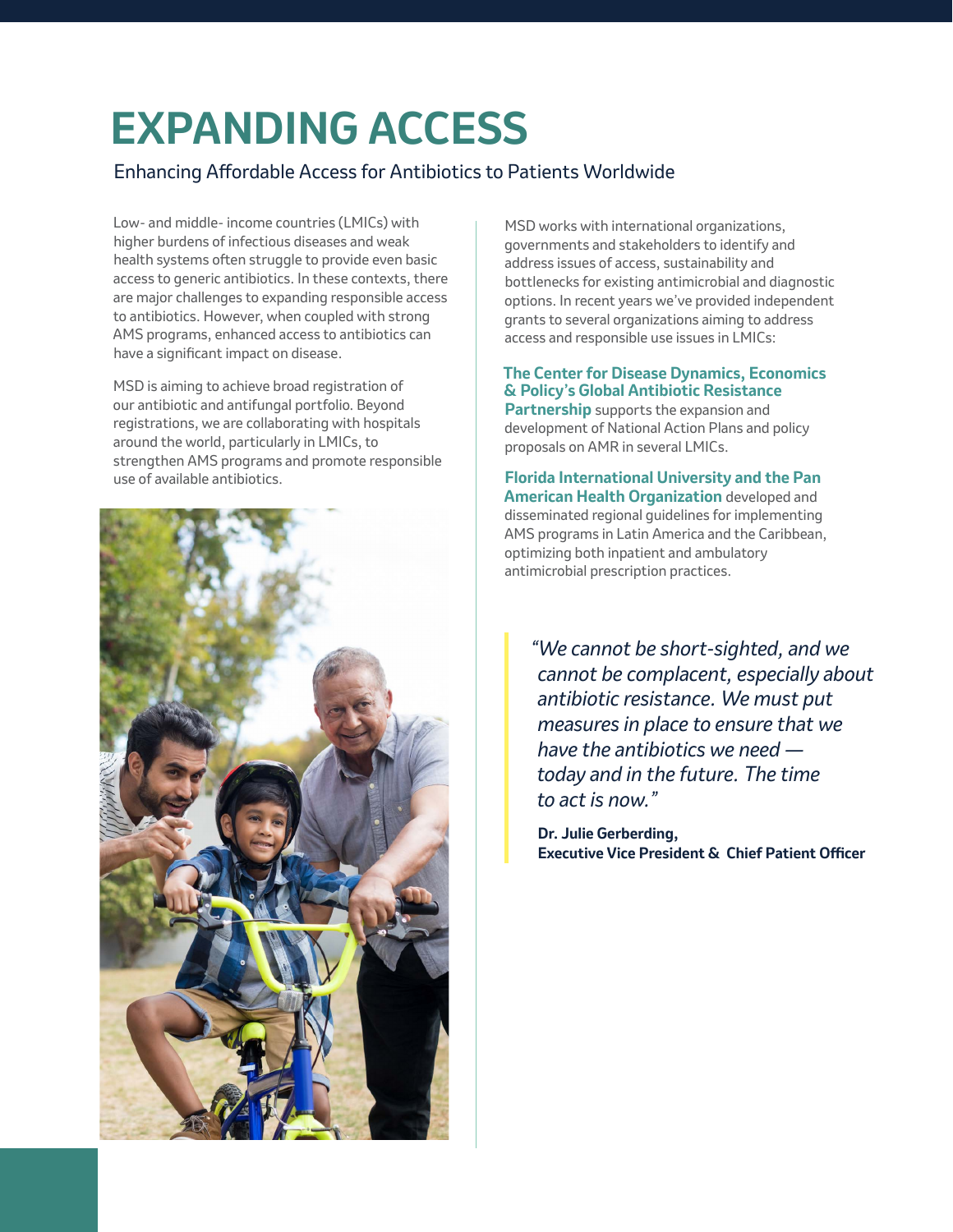# **PROTECTING THE ENVIRONMENT**

#### Understanding and Managing the Production of Antibiotics

MSD remains committed to understanding and managing the environmental impacts of our products, including the potential impact from the production of antibiotics. Guided by our commitments in the Industry Roadmap for Progress on AMR, MSD is working to ensure good practices for antibiotic discharge in both our own and third-party supplier operations. Through the AMR Industry Alliance, we are working to broaden adoption of the Common Antibiotic Manufacturing Framework and science-driven, risk-based targets for discharge concentrations. Active residues of antibiotics and resistant bacteria can find their way into the environment in several ways, and requires action from many different stakeholders.

#### **Investments in Water Infrastructure Technology**

Over the past several years, our wastewater treatment plants have been upgraded to ensure the environment is protected. In doing so, we are working to eliminate factory discharges of residual pharmaceutical products that may harm human and animal health as well as the environment.

#### **MSD's Science-driven Approach**

In a peer-reviewed, scientific article published in *Integrated Environmental Assessment and Management*, Joan Tell, Ph.D., MSD's Director, Occupational and Environmental Health Sciences, described the work of AMR Industry Alliance companies to develop the Common Antibiotic Manufacturing Framework, a set of minimum environmental expectations for antibiotic manufacturers, and discharge targets to manage antibiotic discharge based on previously unpublished, company-generated, environmental toxicity data.<sup>1</sup>